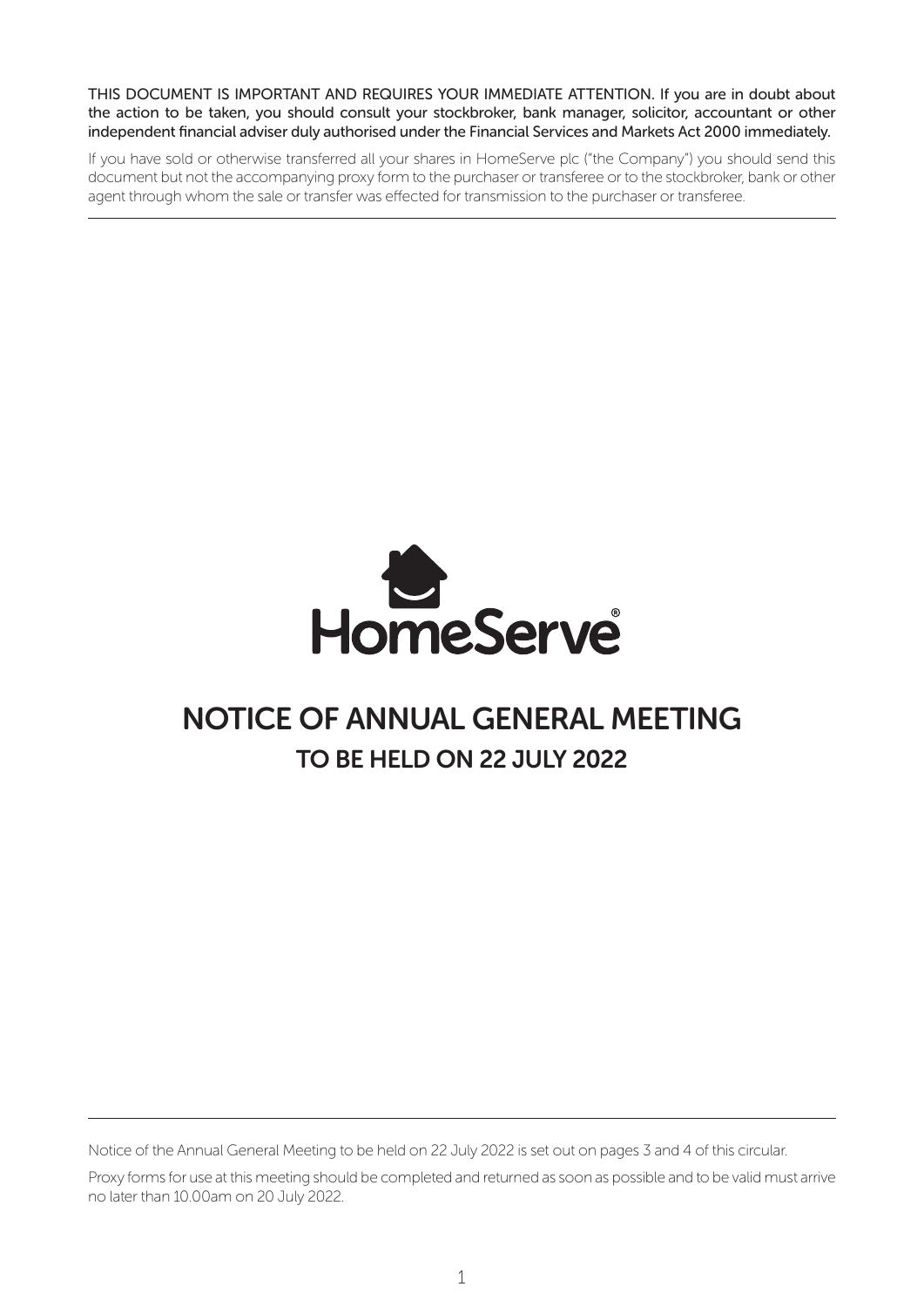## Letter from the Chairman

HomeServe plc Registered in England No: 2648297 Registered Office: Cable Drive, Walsall WS2 7BN

14 June 2022

To the holders of the Company's Ordinary Shares

Dear Shareholder

## Annual General Meeting 2022

I am pleased to enclose the Notice of Meeting for the Annual General Meeting ('AGM') of HomeServe plc ('the Company') which is being held on 22 July 2022.

Both the AGM and the business to be conducted at the AGM will proceed as planned and detailed in this Notice, notwithstanding the ongoing process relating to the recommended offer for the Company by Hestia Bidco Limited, an indirect subsidiary of Brookfield Infrastructure funds announced on 19 May 2022 (the 'Offer').

Included in the business of the AGM are resolutions to receive and adopt the Annual Report and Accounts and the Directors' Remuneration Report for the year ended 31 March 2022, to approve the Directors' Remuneration Policy and the proposed amendment to the rules of the Long-Term Incentive Plan, to re-appoint Deloitte LLP as the Company's auditor and to renew the authorisations to allow the Company to issue and repurchase its shares.

In light of the Offer, the Board is not recommending payment of a final dividend. However, if the Offer terminates, the Board will look to declare an interim dividend in accordance with the Company's Articles of Association (the 'Articles').

In accordance with the UK Corporate Governance Code and the Company's Articles, all of the Directors will stand for reelection to the Board. Biographies for each of the Directors are set out in Appendix 1.

#### AGM Arrangements

I am pleased to confirm that we are returning to an in-person meeting this year and the meeting will be held at The Hyatt Regency, 2 Bridge Street, Birmingham B1 2JZ.

If you are not able to attend, you may of course exercise your vote on the resolutions under consideration, by appointing the Chair of the AGM or someone else as your proxy.

Shareholders can appoint a proxy by submitting their proxy form or voting instruction by post or online. Proxy appointments or voting instructions should be provided as soon as possible and must be received by Computershare no later than 10.00am on 20 July 2022. Further details on how to appoint a proxy are set out in Appendix 2.

All resolutions will be subject to a poll and the results of the votes on the proposed resolutions will be announced in the normal way, as soon as practicable, after the conclusion of the AGM.

If you have a question or wish to raise a matter of concern in advance of the meeting, please email investors@homeserveplc. com by close of business on Wednesday 20 July 2022. We will endeavour to publish an appropriate summary of responses to questions raised on our website following the AGM.

#### Recommendation

The Directors consider that all the resolutions to be put to the meeting are in the best interests of the Company and its shareholders as a whole. The Directors will be voting in favour of them and unanimously recommend that you do so as well.

Yours sincerely

Tommy Breen Chairman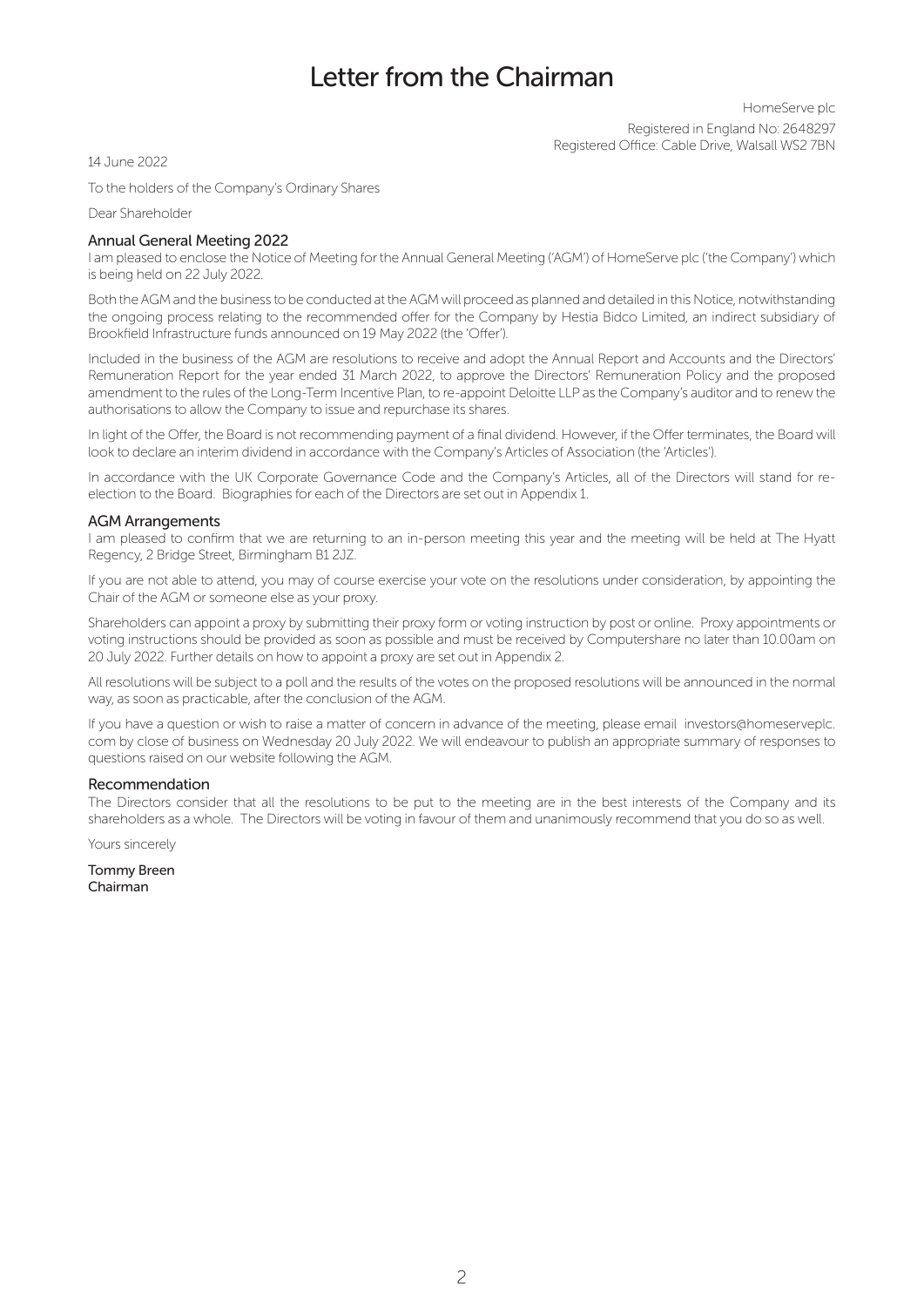## Notice of Annual General Meeting

Notice is hereby given that the Annual General Meeting of HomeServe plc will be held at The Hyatt Regency, 2 Bridge Street, Birmingham B1 2JZ on Friday 22 July 2022 at 10.00am.

Shareholders will be asked to consider, and if thought fit, pass the resolutions below. Voting on all resolutions will be by way of a poll.

Resolutions 1 to 17 and 22 will be proposed as ordinary resolutions, meaning that for each resolution to be passed more than half of the votes cast must be in favour of the resolution. The remaining resolutions will be proposed as special resolutions, meaning that for each resolution to be passed at least 75% of the votes cast must be in favour of the resolution.

- 1. To receive the Company's Annual Report and Accounts for the year ended 31 March 2022 including the Strategic Report and the Reports of the Directors and the Auditor therein.
- 2. To approve the Annual Statement by the Chairman of the Remuneration Committee and the Annual Report on Directors' Remuneration, as set out on pages 92 to 120 of the Annual Report and Accounts, for the year ended 31 March 2022.
- 3. To approve the Directors' Remuneration Policy as set out on pages 97 to 105 of the Annual Report and Accounts.
- 4. To re-elect Tommy Breen as a Director.
- 5. To re-elect Ross Clemmow as a Director.
- 6. To re-elect Roisin Donnelly as a Director.
- 7. To re-elect Richard Harpin as a Director.
- 8. To re-elect David Bower as a Director.
- 9. To re-elect Tom Rusin as a Director.
- 10. To re-elect Katrina Cliffe as a Director.
- 11. To re-elect Stella David as a Director.
- 12. To re-elect Edward Fitzmaurice as a Director.
- 13. To re-elect Olivier Grémillon as a Director.
- 14. To re-elect Ron McMillan as a Director.
- 15. To re-appoint Deloitte LLP as Auditor of the Company until the conclusion of the next Annual General Meeting of the Company at which annual accounts are laid before the Company's shareholders.
- 16. To authorise the Directors to determine the remuneration of the Auditor.
- 17. To consider, and if thought fit, pass the following ordinary resolution:

"THAT, in accordance with section 551 of the Companies Act 2006, the Directors be and are hereby generally and unconditionally authorised to exercise all powers of the Company to allot shares in the Company and to grant rights to subscribe for or to convert any security into shares in the Company:

- A. up to an aggregate nominal amount of £3,019,612 (such amount to be reduced by the nominal amount of any allotments or grants made under paragraph (B) below in excess of £3,019,612; and
- B. comprising equity securities (as defined in the Companies Act 2006) up to an aggregate nominal amount of £6,039,224 (such amount to be reduced by the nominal amount of any allotments or grants made under paragraph (A) above) in connection with any offer by way of rights issue:
	- 1) to ordinary shareholders in proportion (as nearly as practicable) to their existing shareholdings; and
	- 2) to people who are holders of or otherwise have rights to other equity securities if this is required by the rights of those securities or as the Directors otherwise consider necessary,

and so that, in both cases, the Directors may impose any limits, restrictions, exclusions or other arrangements as they may deem necessary or appropriate in relation to treasury shares, fractional elements, record dates or legal, regulatory or practical problems in, or under the laws of, any territory or any other matter, provided that this authority shall expire at the end of the next Annual General Meeting of the Company (or, if earlier, on 22 October 2023), but, in each case, prior to its expiry the Company may make offers and enter into agreements which would, or might, require shares to be allotted or rights to subscribe for or convert securities into shares to be granted after such expiry and the Directors may allot shares or grant rights to subscribe for or convert securities into shares under any such offer or agreement as if the authority conferred hereby had not expired."

18. Subject to the passing of resolution 17, to consider, and if thought fit, pass the following special resolution:

"THAT the Directors be and are hereby authorised to allot equity securities (as defined in the Companies Act 2006) for cash under the authority given by that resolution and/or to sell ordinary shares held by the Company as treasury shares for cash as if section 561 of the Companies Act 2006 did not apply to any such allotment or sale, such power to be limited: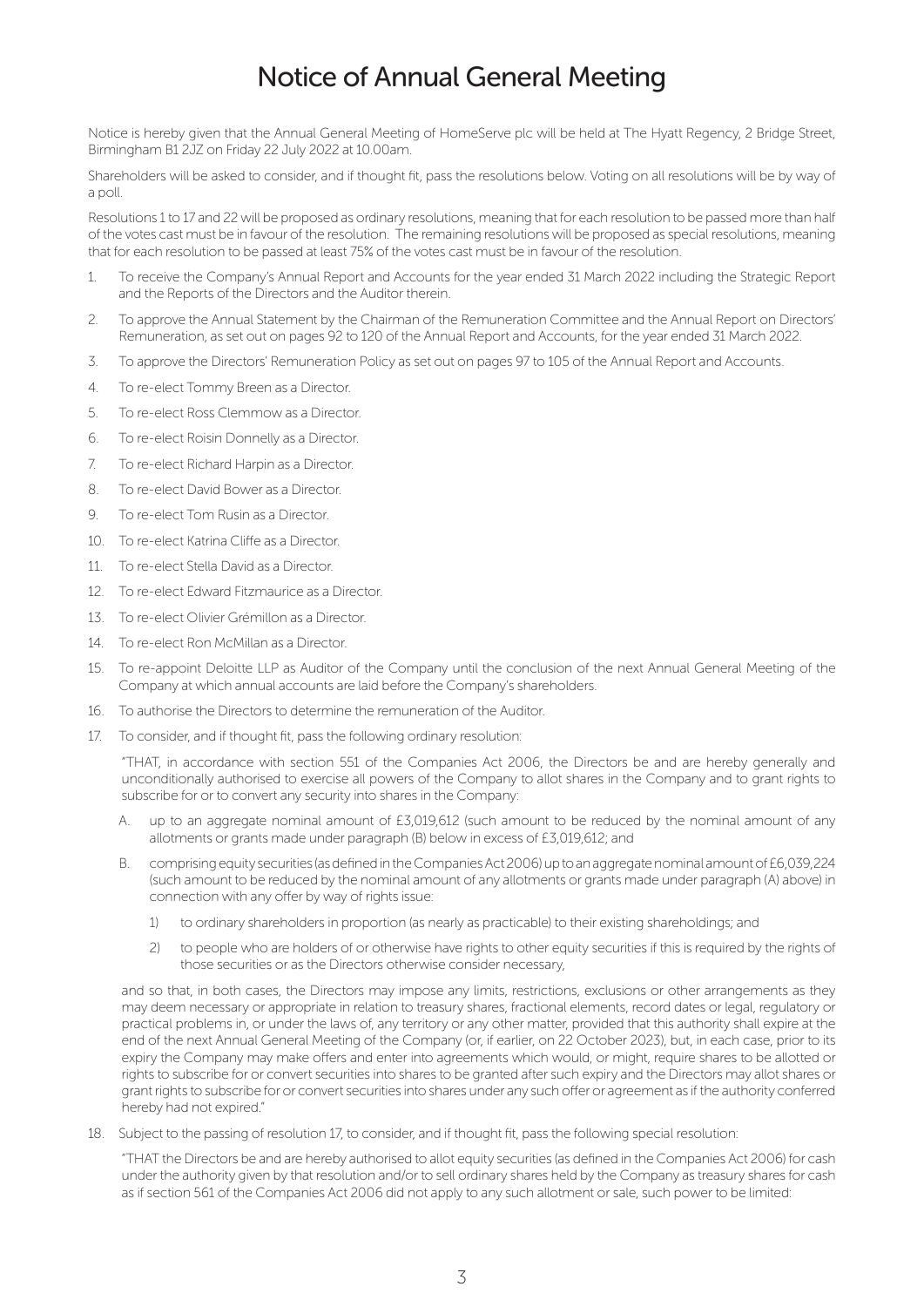- A. to the allotment of equity securities and/or sale of treasury shares in connection with an offer of, or invitation to apply for, equity securities (but in the case of the authority granted under paragraph (B) of resolution 17, by way of a rights issue only) open for acceptance for a period fixed by the Directors to holders of ordinary shares (other than the Company) on the register on a record date fixed by the Directors in proportion (as nearly as may be practicable) to their respective holdings (or to holders of other equity securities, as required by the rights of those securities, or as the Directors otherwise consider necessary) but subject, in each case, to such exclusions or other arrangements as the Directors may deem necessary or expedient in relation to treasury shares, fractional entitlements, record dates or legal, regulatory or practical problems in or under the laws of any territory or any other matter; and
- B. in the case of the authority granted under paragraph (A) of resolution 17 and/or the sale of treasury shares, to the allotment of equity securities or sale of treasury shares (otherwise than under paragraph (A) of this resolution 18) up to a nominal amount of £452,942

such authority to expire at the end of the next Annual General Meeting of the Company (or, if earlier, on 22 October 2023) but, in each case, prior to its expiry the Company may make offers, and enter into agreements, which would, or might, require equity securities to be allotted (and treasury shares to be sold) after the authority expires and the Directors may allot equity securities (and sell treasury shares) under any such offer or agreement as if the authority had not expired."

19. Subject to the passing of resolution 17, to consider, and if thought fit, pass the following special resolution:

"THAT the Directors be and are hereby authorised, in addition to any other authority granted under resolution 18, to allot equity securities (as defined in the Companies Act 2006) for cash under the authority given by that resolution and/or to sell ordinary shares held by the Company as treasury shares for cash as if section 561 of the Companies Act 2006 did not apply to any such allotment or sale, such authority to be:

- A. limited to the allotment of equity securities or sale of treasury shares up to a nominal amount of £452,942; and
- B. used only for the purposes of financing (or refinancing, if the authority is to be used within six months after the original transaction) a transaction which the Directors of the Company determine to be an acquisition or other capital investment of a kind contemplated by the Statement of Principles on Disapplying Pre-Emption Rights most recently published by the Pre-Emption Group prior to the date of this Notice of Annual General Meeting,

such authority to expire at the end of the next Annual General Meeting of the Company (or, if earlier, on 22 October 2023) but, in each case, prior to its expiry the Company may make offers, and enter into agreements, which would, or might, require equity securities to be allotted (and treasury shares to be sold) after the authority expires and the Directors may allot equity securities (and sell treasury shares) under any such offer or agreement as if the authority had not expired."

20. To consider, and if thought fit, pass the following special resolution:

"THAT the Company be generally and unconditionally authorised to make one or more market purchases (within the meaning of Section 693(4) of the Companies Act 2006) of ordinary shares in the capital of the Company on such terms and in such manner as the Directors may determine provided that:

- A. the maximum number of ordinary shares hereby authorised to be acquired is 33,647,105 ordinary shares;
- B. the minimum price (exclusive of expenses) which may be paid for any such share is the nominal value thereof;
- C. the maximum price (exclusive of expenses) which may be paid for any such share is the higher of (i) an amount equal to 105% of the average of the middle market quotations for an ordinary share in the Company as derived from The London Stock Exchange Daily Official List for the five business days immediately preceding the day on which such share is contracted to be purchased and (ii) an amount equal to the higher of the price of the last independent trade and the highest current independent purchase bid on the trading venue where the purchase is carried out at the relevant time (in each case, exclusive of expenses);
- D. the authority hereby conferred shall expire at the end of the next Annual General Meeting of the Company (or, if earlier on 22 October 2023), save that the Company may make a contract to purchase its ordinary shares under the authority hereby conferred prior to such time, which contract will or may be executed wholly or partly after the expiry of such authority, and may purchase its shares in pursuance of any such contract as if the authority conferred hereby had not expired."
- 21. To consider, and if thought fit, pass the following special resolution:

"THAT a general meeting of the Company, other than an Annual General Meeting, may be called on not less than 14 clear days' notice."

22. To consider, and if thought fit, pass the following ordinary resolution:

"THAT the proposed amendment to the rules of the HomeServe 2018 Long Term Incentive Plan to increase the maximum total market value of awards an employee can receive in any financial year from 200% to 350% of base salary be and hereby is approved."

By Order of the Board

## Anna Maughan Company Secretary

Cable Drive, Walsall, WS2 7BN 14 June 2022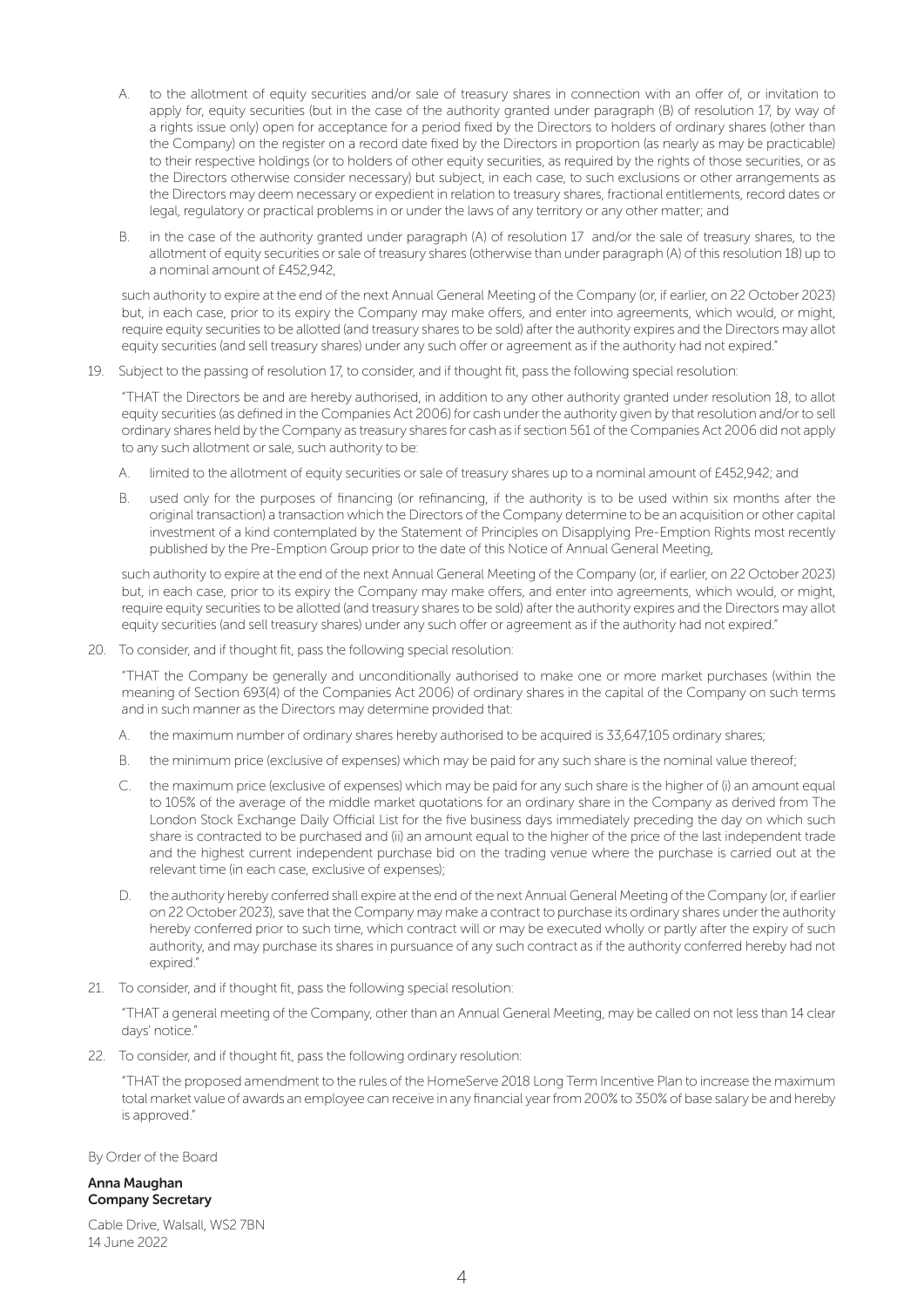## Explanatory Notes to the business of the AGM

## Annual Report and Accounts

Resolution 1 deals with the approval of the Annual Report and Accounts for the year ended 31 March 2022..

## Remuneration Matters

Resolution 2 deals with the approval of the Directors' Remuneration Report for the year ended 31 March 2022, which is set out on pages 92 to 120 of the Annual Report and Accounts ("the Directors' Remuneration Report").

The Directors are required to prepare the Directors' Remuneration Report, comprising an annual report detailing the remuneration of the Directors and a statement by the Chairman of the Remuneration Committee. The Company is required to seek shareholders' approval in respect of the contents of the Directors' Remuneration Report on an annual basis (excluding the part containing the Directors' Remuneration Policy). As this vote is an advisory vote, no entitlement of a Director to remuneration is conditional on it.

Resolution 3 is seeking approval for the Directors' Remuneration Policy which is set out on pages 97 to 105 of the Annual Report and Accounts. The policy was previously subject to a shareholder vote in 2020.

## **Directors**

All of the Directors will be offering themselves for re-election (in accordance with the provisions of the UK Corporate Governance Code and the Company's Articles). Resolutions 4 to 14 deal with this.

The Chairman is satisfied that, following a continuous process of evaluation, each Director standing for re-election continues to perform their role effectively and makes a valuable contribution to the Board's deliberations and that each continues to demonstrate commitment to the role, including commitment of time to Board and Committee meetings and their other duties.

Tommy Breen, Katrina Cliffe, Roisin Donnelly, Edward Fitzmaurice, Olivier Grémillon and Ron McMillan are considered by the Board to be independent for the purposes of the UK Corporate Governance Code. Stella David is no longer considered to be independent as she has served on the Board for more than nine years.

The Board supports and recommends the proposed appointments.

The skills, experience and specific contribution of each of the Directors are set out in Appendix 1.

## Allotment of shares

Resolution 17 is seeking to renew the Directors' general authority to allot shares up to a maximum nominal amount.

Paragraph (A) of this resolution would give the Directors the authority to allot ordinary shares or grant rights to subscribe for or convert any securities into ordinary shares up to an aggregate nominal amount equal to £3,019,612 (representing 112,157,018 ordinary shares). This amount represents approximately one third of the Company's issued ordinary share capital as at 1 June 2022 (being the latest practicable date prior to publication of the Notice of Annual General Meeting).

In line with guidance issued by the Investment Association (the "IA"), paragraph (B) of this resolution would give the Directors authority to allot ordinary shares or grant rights to subscribe for or convert any securities into ordinary shares in connection with a rights issue in favour of ordinary shareholders up to an aggregate nominal amount equal to £6,039,224 (representing 224,314,036 ordinary shares), as reduced by the nominal amount of any allotments or grants under paragraph (A) of this resolution. This amount (before any reduction) represents approximately two thirds of the Company's issued ordinary share capital as at 1 June 2022 (being the latest practicable date prior to publication of the Notice of Annual General Meeting).

The authority sought under this resolution will lapse on the date of the Annual General Meeting of the Company to be held in 2023 or on 23 October 2023, whichever is the earlier.

The Directors have no present intention of allotting any new shares under this authority, other than pursuant to employee share plans. However, the Directors may consider issuing shares if they believe it would be appropriate to do so in respect of business opportunities that may arise consistent with the Company's strategic objectives. In the event the authority is used, the Directors intend to follow best practice regarding its use, as recommended by the IA.

As at 1 June 2022 (being the latest practicable date prior to publication of the Notice of Annual General Meeting), the Company does not hold any shares in treasury.

## Disapplication of pre-emption rights

Resolutions 18 and 19 are seeking to renew the Directors' authority to issue shares for cash otherwise than on a pre-emptive basis. These authorities will lapse on the date of the Annual General Meeting of the Company to be held in 2023 or on 22 October 2023, whichever is the earlier.

The power set out in resolution 18 would be limited to up to an aggregate nominal amount of £452,942 (representing 16,823,553 ordinary shares). This aggregate nominal amount represents approximately 5% of the Company's issued ordinary share capital (excluding treasury shares) as at 1 June 2022 (being the latest practicable date prior to publication of the Notice of Annual General Meeting).

In respect of the power under resolution 18, the Board confirms its intention to follow the provisions of the Pre-Emption Group's Statement of Principles regarding cumulative usage of authorities within a rolling 3-year period where the Principles provide that usage in excess of 7.5% of the issued ordinary share capital of the Company (excluding treasury shares) should not take place without prior consultation with the Company's shareholders.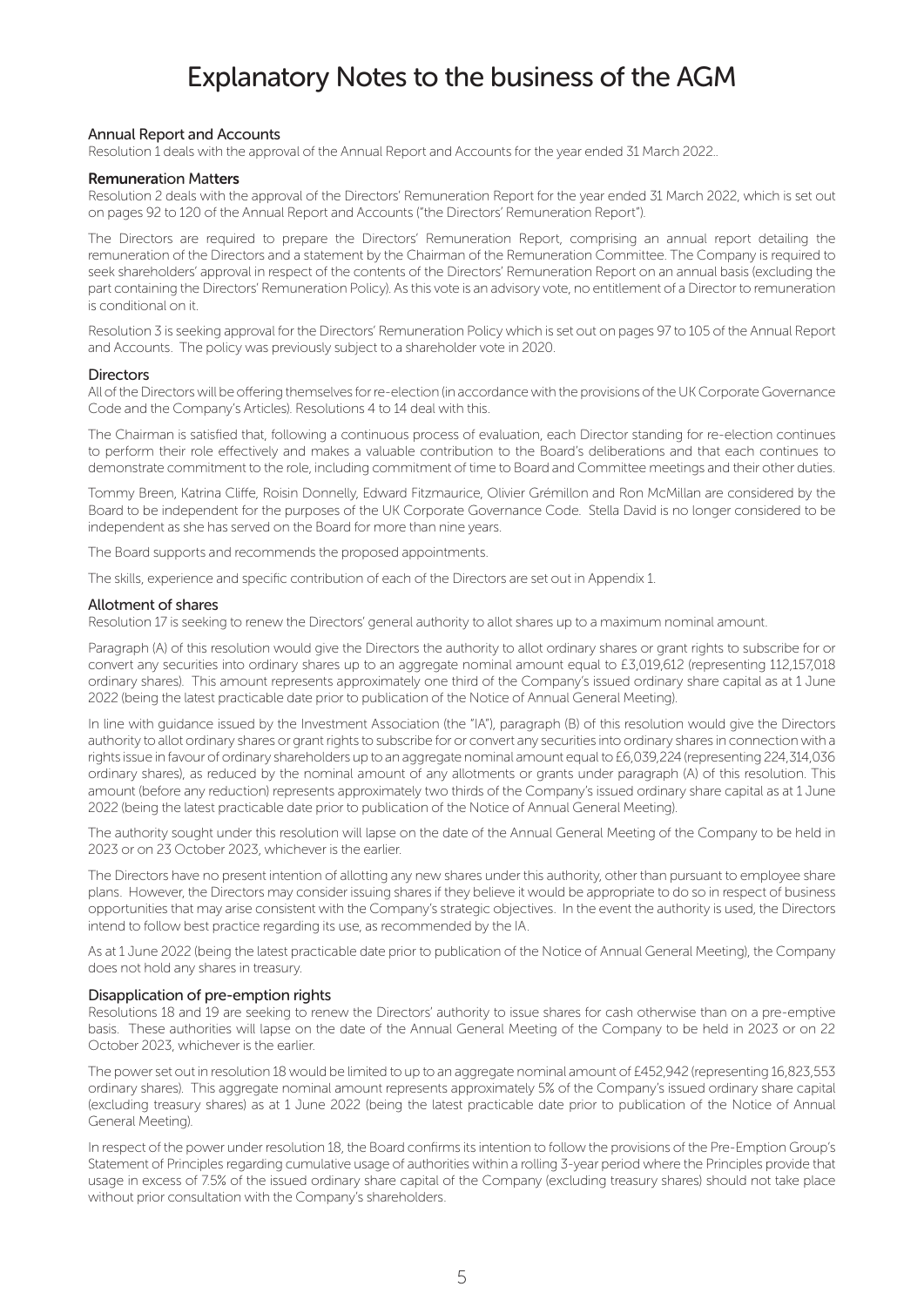Resolution 18 also provides the Directors with authority to allot shares for cash, otherwise than in accordance with statutory pre-emption rights, for example, to provide flexibility in relation to pre-emptive offerings such as rights issues and open offers.

Resolution 17 is intended to give the Company flexibility to make non pre-emptive issues of ordinary shares in connection with acquisitions and other capital investments as contemplated by the Pre-emption Group's Statement of Principles. The power under resolution 19 is in addition to that proposed by resolution 18 and would be limited to allotments or sales of up to an aggregate nominal amount of £452,942 (representing 16,823,553 ordinary shares). This aggregate nominal amount represents approximately 5% of the Company's issued ordinary share capital (excluding treasury shares) as at 1 June 2022 (being the latest practicable date prior to publication of the Notice of Annual General Meeting).

## Authority to purchase own shares

Resolution 20 is seeking approval to renew the existing authority to make market purchases of the Company's own ordinary shares. The Board has no current intention that the Company should make purchases of its own shares if the renewal becomes effective but would like to be able to act quickly if circumstances arise in which such a purchase would be desirable. Purchases will only be made on the London Stock Exchange and only in circumstances where the Board believes that they are in the best interests of shareholders generally. Furthermore, purchases will only be made if the Board believes that they would result in an increase in earnings per share.

The proposed authority will be limited by the terms of the special resolution to the purchase of ordinary shares representing 10% of the Company's issued ordinary share capital as at 1 June 2022 (being the latest practicable date prior to publication of the Notice of Annual General Meeting).

The minimum price per ordinary share payable by the Company (exclusive of expenses) will be the nominal value of the ordinary shares acquired. The maximum price to be paid will be the higher of (i) an amount not more than 5% above the average of the middle market quotations for ordinary shares of the Company as derived from The London Stock Exchange Daily Official List for the five business days immediately preceding the date of each purchase and (ii) the higher of the price of the last independent trade and the highest current independent purchase bid on the trading venue where the purchase is carried out at the relevant time. The maximum number of shares and the permitted price range are stated in order to comply with statutory and UK Listing Authority requirements and should not be taken as representative of the number of shares (if any) which may be purchased or of the terms of such a purchase.

The authority will lapse on the date of the Annual General Meeting of the Company in 2023 or on 22 October 2023, whichever is the earlier. In order to maintain the Board's flexibility of action, it is envisaged that the authority will continue to be renewed at future Annual General Meetings. Any shares purchased may be cancelled or held in treasury, depending on which course of action the Directors considered to be in the best interests of the shareholders at the time.

There are no options or warrants to subscribe for shares outstanding at 1 June 2022 being the latest practicable date before the publication of this Notice of Annual General Meeting.

## Notice of General Meetings

Resolution 21 is seeking to allow the Company to hold general meetings (other than annual general meetings) on 14 clear days' notice. The notice period required for general meetings of the Company is 21 days unless shareholders approve a shorter notice period, which cannot however be less than 14 clear days. Annual general meetings will continue to be held on at least 21 clear days' notice.

The approval, if passed, will be effective until the Company's next Annual General Meeting, when it is intended that a similar resolution will be proposed. The shorter notice period would not be used as a matter of routine but only where the Directors believe the flexibility was merited by the business of the meeting and clearly to the advantage of shareholders as a whole.

#### Amendments to the Long-Term Incentive Plan

Resolution 22 is seeking to approve the proposed amendment to the HomeServe 2018 Long Term Incentive Plan ('the Plan') to increase the maximum value of awards an individual can receive in any financial year from 200% to 350% of base salary.

If approval is given, the Plan will also be amended so no further matching share awards can be granted (which were previously granted to employees who invested part of their bonus in Company shares).

These proposed amendments reflect the changes to the new Directors' Remuneration Policy.

Other minor changes are being made to ensure that the Plan remains in line with the provisions of the 2018 UK Corporate Governance Code in relation to clawback and malus. These changes do not require shareholder approval.

## Additional information

Additional information is set out in Appendix 2.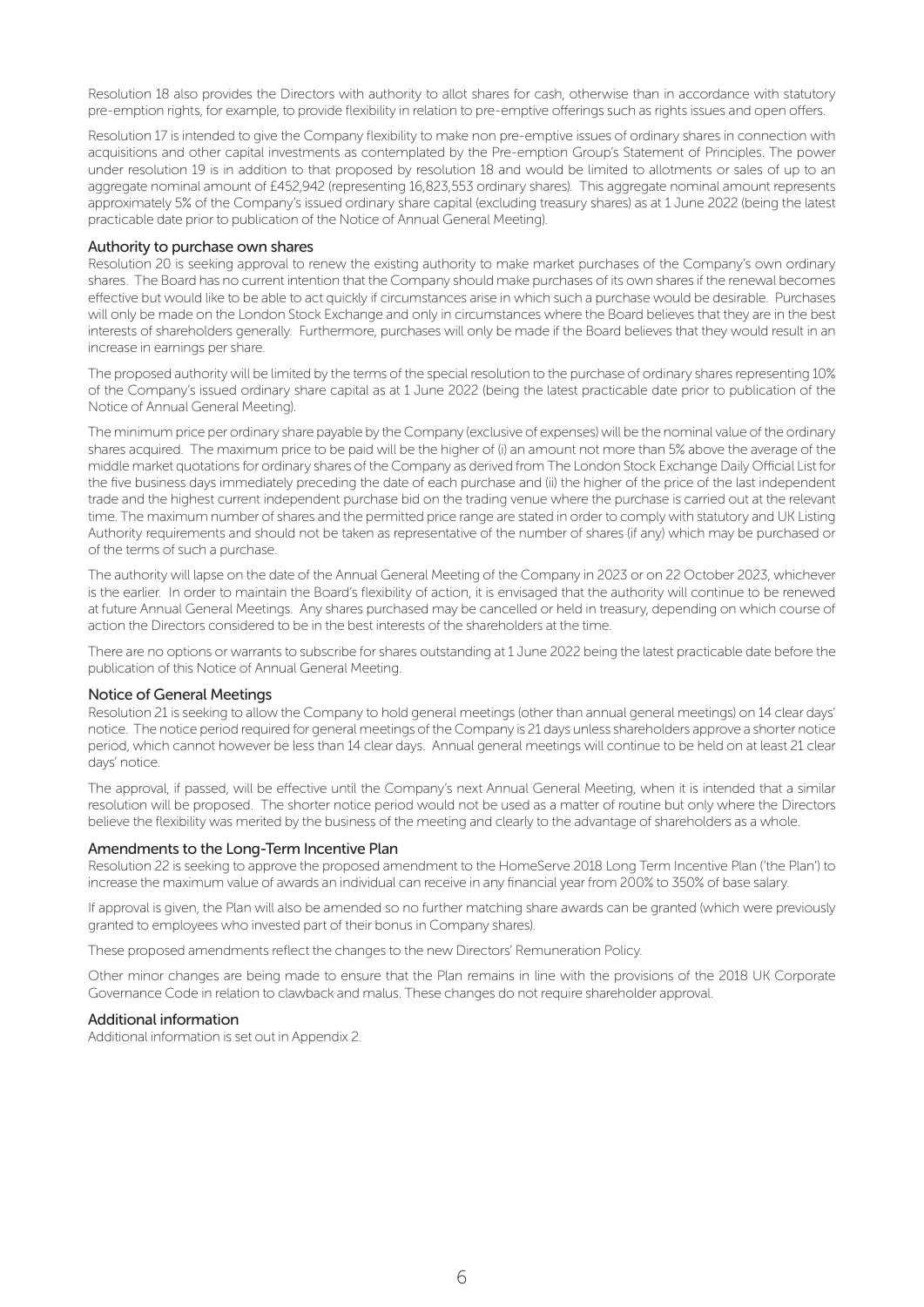## Appendix 1

## Directors' Biographical Details

## Tommy Breen (63) Non-Executive Director (Independent)

## Appointed to the Board: January 2021 (as chair in May 2021)

## Committee memberships: Nomination, Remuneration, People

A chartered accountant by training and an experienced non-executive director, until 2017 Tommy was Chief Executive of DCC plc, the FTSE 100 listed international sales, marketing and support services group, where he spent a highly successful 30-year career.

Key areas of experience and contribution: Significant experience delivering sustainable growth in a diverse, international business, both organically and by acquisition

Principal current external appointments: Investor in and Director of a number of private companies

## Richard Harpin (57) Chief Executive

Appointed to the Board: May 2001

Committee memberships: Executive, People

Richard is the Founder and Chief Executive of HomeServe, which was set up in 1993 as a joint venture with South Staffordshire Group. Also the founder and Non-Executive Director of Growth Partner LLP, investing in and helping small consumer businesses to step change their growth and the Enterprise Trust, a charity that encourages young enterprise, apprenticeships and SME's. Previously a brand manager with Procter & Gamble, followed by management consultancy with Deloitte and his own company.

Key areas of experience and contribution: Consumer marketing, management consultancy, entrepreneurship and strong leadership skills

#### Principal current external appointments: Founder and Director of Growth Partner LLP

## David Bower (50) Chief Financial Officer

Appointed to the Board: February 2017

## Committee memberships: Executive, People

David was appointed as Chief Financial Officer in February 2017. He joined HomeServe in 2005 and has undertaken a number of senior divisional and group finance roles including spending six years as Group Finance Director. Before HomeServe, he spent 12 years at Arthur Andersen, where he qualified as a Chartered Accountant, and then later Deloitte LLP.

Key areas of experience and contribution: Substantial experience in accountancy, audit, investor relations and mergers and acquisitions

Principal current external appointments: None

## Ross Clemmow (47) CEO, EMEA

Appointed to the Board: March 2021

Committee memberships: Executive

Prior to joining HomeServe, Ross fulfilled the dual role of CEO of WiggleCRC, the international online sports retailer, and Managing Director at Bridgepoint, where he was responsible for improving digital capability across Bridgepoint's portfolio. Prior to Bridgepoint, Ross held senior roles in digital retail with Argos & Debenhams and in consulting with Bain & Company. Ross started his career at Procter & Gamble in marketing.

Key areas of experience and contribution: Digital transformation, multi channel strategy, consumer marketing, private equity

Principal current external appointments: Non-Executive Director of London City Airport Limited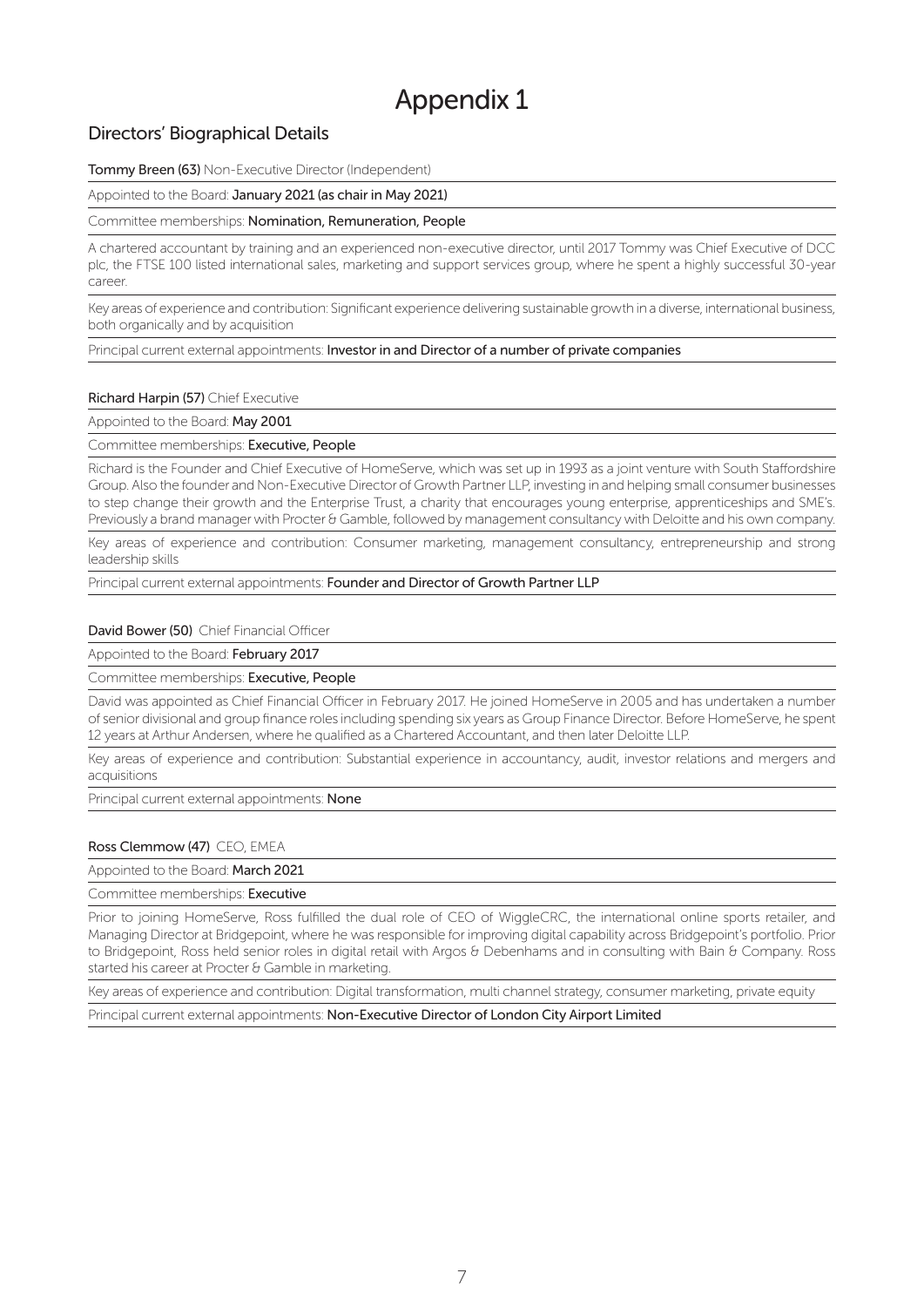Appointed to the Board: May 2017

## Committee memberships: Executive, People

Tom was appointed as CEO North America in 2021 following almost three years as Global CEO, HomeServe Membership and nearly seven years as Chief Executive Officer, HomeServe USA. Previously at Affinion Group where he undertook a number of roles culminating in three years as President and Chief Executive Officer of Affinion Group's North American Division. Before joining Affinion, he owned Just for Travel Inc. He was previously a Non-Executive Director of The Ambassador's Group.

Key areas of experience and contribution: Affinity marketing, extensive general management experience with people focused leadership skills

Principal current external appointments: None

#### Katrina Cliffe (55) Senior Independent Director (Independent)

Appointed to the Board: May 2017

Committee memberships: Remuneration (Chair), Audit & Risk, Nomination, People

Katrina was previously General Manager at American Express Global Business Travel, EMEA, having been General Manager, Global Corporate Payments, UK. Prior to American Express she held senior roles at Lloyds TSB Group PLC, Goldfish Bank Ltd and MBNA International Bank.

Key areas of experience and contribution: Extensive sector relevant experience in financial and membership services in international consumer focused businesses, experience on other risk, audit and remuneration committees

Principal current external appointments: Non-Executive Director of London and Country Mortgages Limited and Naked Wines plc

#### Stella David (59) Non-Executive Director (Not Independent)

#### Appointed to the Board: November 2010

#### Committee memberships: People (Chair)

Stella spent seven years as Chief Executive Officer of William Grant & Sons following more than 15 years with Bacardi Ltd where she undertook a number of roles including Regional President and culminating in five years as Global Chief Marketing Officer. She was a Non-Executive Director for seven years at Nationwide Building Society and for nine years at C&J Clarks Limited.

Key areas of experience and contribution: Marketing, drinks industry, experience in international consumer focused businesses and valuable leadership experience as a CEO

Principal current external appointments: Non-Executive Director of Bacardi Ltd, Norwegian Cruise Line Holdings and Domino's Pizza Group Plc and Senior Independent Director of Entain plc

#### Roisin Donnelly (60) Non-Executive Director (Independent)

Appointed to the Board: March 2021

Committee memberships: People

Roisin spent over thirty years at Procter & Gamble. Having joined the business as an assistant brand manager, her last position was CMO of P&G, Northern Europe leading 72 brands across 6 markets. Prior to this she was UK CMO for P&G, leading the biggest media budget in the UK and leading digital and marketing innovation. She is a former non-executive director of two privately-owned businesses, Holland and Barrett Ltd and Bourne Leisure Holdings Ltd, and served as a non-executive director of Just Eat plc from 2016 to 2020.

Key areas of experience and contribution: Marketing, digital, significant experience leading transformation and turnaround including major acquisitions and divestments, international

Principal current external appointments: Non-Executive Director of Premier Foods plc and adviser to the Internet Advertising Bureau Ltd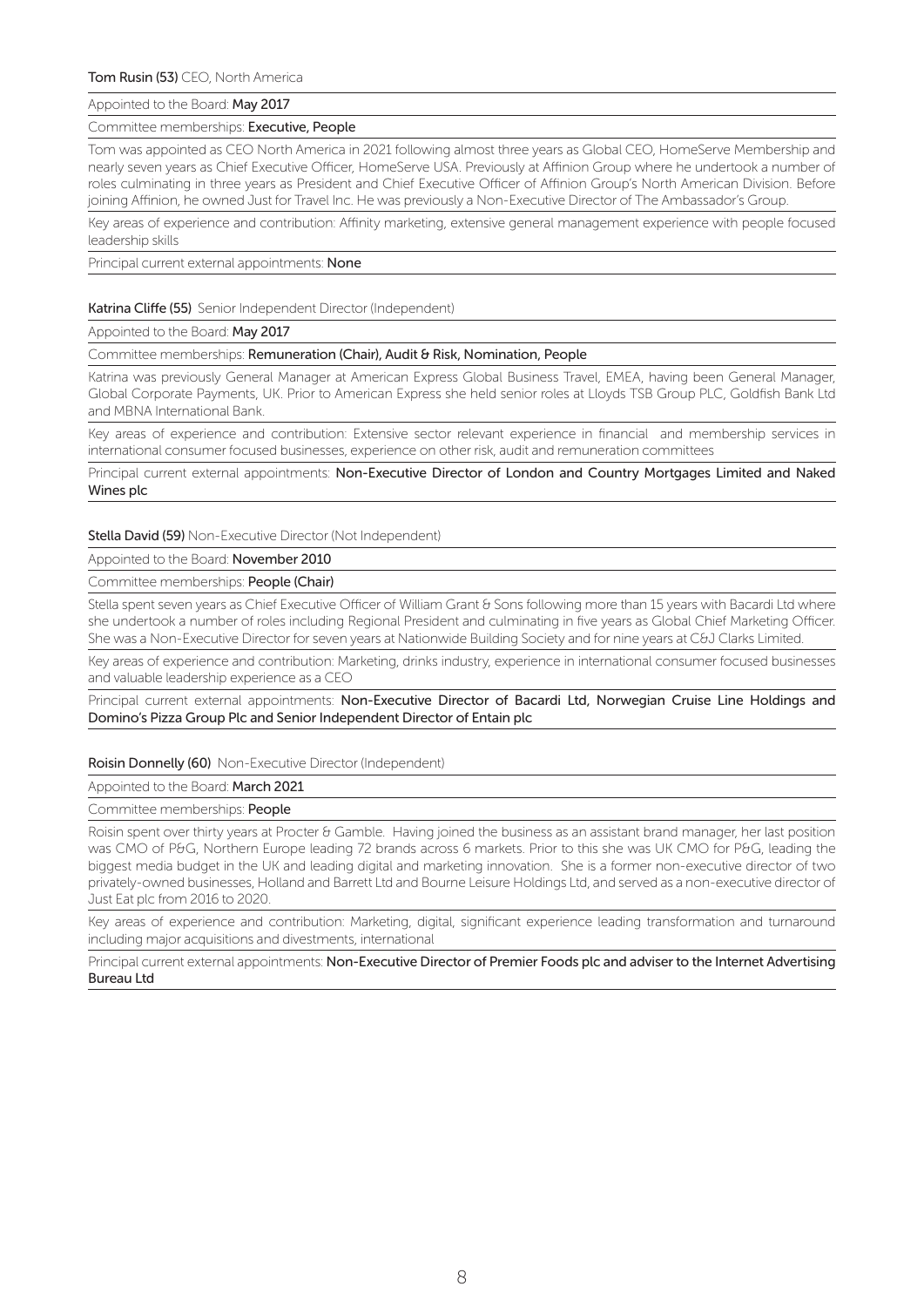#### Edward Fitzmaurice (59) Non-Executive Director (Independent)

Appointed to the Board: May 2017

#### Committee memberships: Audit & Risk, Nomination, Remuneration

Edward was previously Chief Executive Officer of Hastings Insurance Group and part of the MBO team of that business in 2009. He served as the Non-Executive Chairman of Hastings Insurance Services Ltd until October 2015 and a Non-Executive Director of Hastings Group Holdings plc until March 2017. Prior to joining Hastings, he spent three years at HomeServe as Chief Executive of HomeServe Warranties. His earlier career was spent at Dixons plc and Anglo American.

Key areas of experience and contribution: Retailing, insurance, significant operational experience leading consumer focused businesses in regulated sectors

Principal current external appointments: None

## Olivier Grémillon (42) Non-Executive Director (Independent)

### Appointed to the Board: March 2019

#### Committee memberships: Remuneration

Olivier is currently CEO of Vivino, the global online wine marketplace and app. He was previously Vice President, Global Segments, at Booking.com before which he was the Managing Director for Europe, the Middle East and Africa at Airbnb. He started his career in strategy consulting and worked for both Deloitte and McKinsey & Company.

Key areas of experience and contribution: Marketing, international development, product development, strategy and platform businesses

Principal current external appointments: CEO, Vivino

#### Ron McMillan (69) Non-Executive Director (Independent)

## Appointed to the Board: October 2017

Committee memberships: Audit & Risk (Chair), Remuneration, Nomination, People

A Chartered Accountant, Ron worked in PwC's assurance business for 38 years and has extensive knowledge and experience in auditing, financial reporting and governance. During his time at PwC, his roles included Global Finance Partner, Chairman of the North of England and Deputy Chairman and Head of Assurance for the Middle East.

Key areas of experience and contribution: Significant experience in accountancy and audit and as chair of other audit committees

Principal current external appointments: Senior Independent Director and Chairman of the Audit Committee of SCS PLC and B&M European Value Retail SA. Chairman of N Brown PLC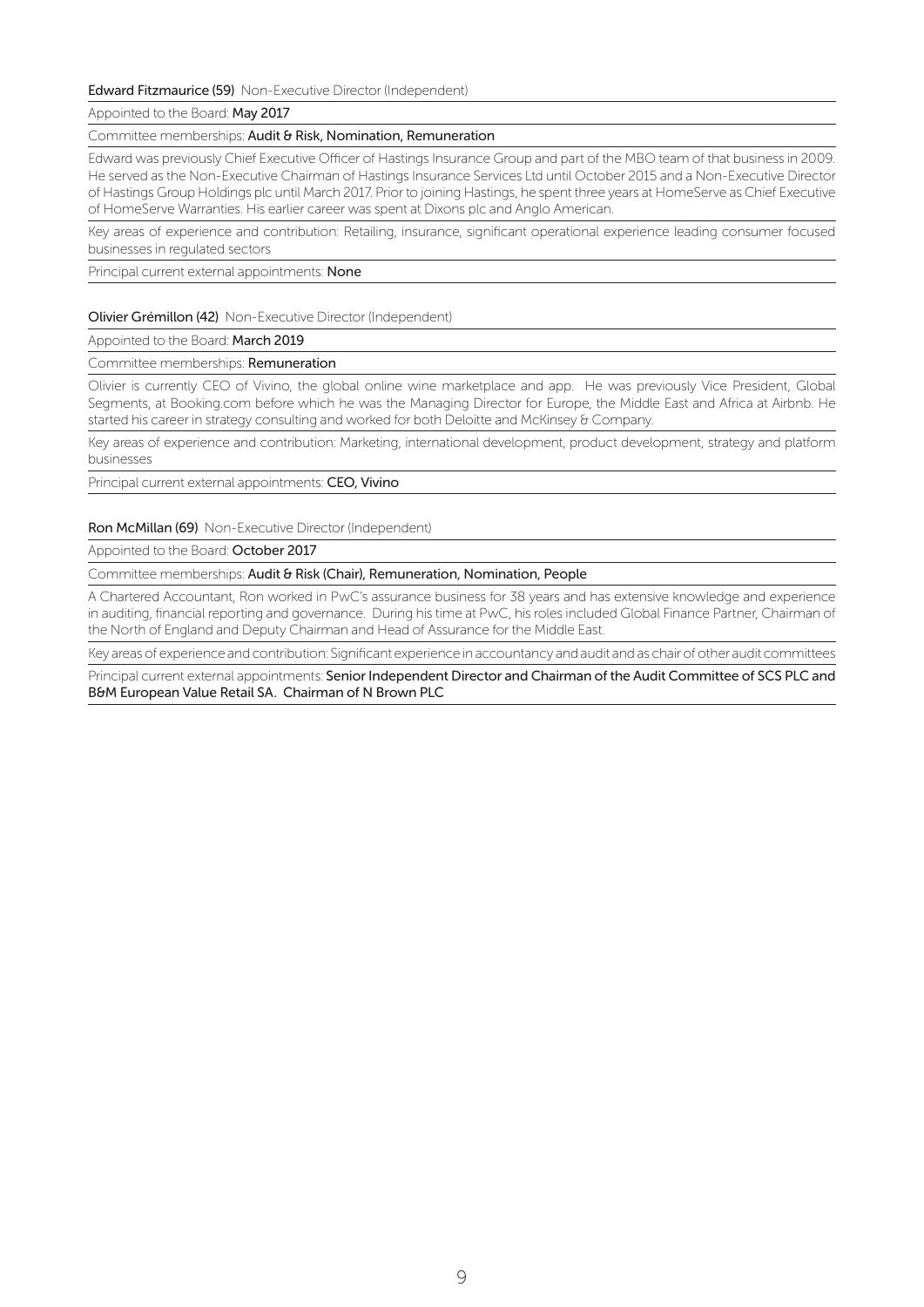## Appendix 2

## Additional information

Copies of all service contracts, terms and conditions, letters of appointment of Directors with the Company or its subsidiaries are available for inspection during business hours at the offices of the Company at Cable Drive, Walsall WS2 7BN from the date of this notice until the conclusion of the meeting and on the day of the meeting at the location of the meeting from 9.45am until the conclusion of the meeting.

The rules of the Plan, showing the proposed amendments, will be available for inspection: (a) at the place of the meeting for at least 15 minutes before and during the meeting and (b) on the national storage mechanism from the date of sending the circular.

## **Notes**

- 1. To be entitled to attend and vote at the meeting (and for the purposes of the determination by the Company of the number of votes that may be cast); members must be entered on the Company's Register of Members by 6.00pm on 20 July 2022 or, if the meeting is adjourned, 48 hours prior to the time fixed for the adjourned meeting (excluding any part of a day that is not a working day). Changes to the Register of Members after that time shall be disregarded in determining the right of any person to attend and vote at the meeting.
- 2. A member of the Company entitled to attend and vote at the meeting is entitled to appoint one or more proxies to exercise all or any of his rights to attend, speak and vote instead of him. A proxy need not be a member of the Company but must attend the meeting to represent you.
- 3. A proxy form to make such appointment and give proxy instructions accompanies this notice. If you do not have a proxy form and believe that you should have one, or if you require additional forms, please contact the Company's registrars, Computershare Investor Services PLC, on 0370 707 1053 (calls charged at national rate, network charges may vary) or, if telephoning from overseas, on +44 370 707 1053. Lines are open 8.30am - 5.30pm BST Monday to Friday.
- 4. A member may appoint more than one proxy in relation to the meeting provided that each proxy is appointed to exercise the rights attached to a different share or shares held by that member.
- 5. To be valid the proxy form and the Power of Attorney (if any) under which it is signed must be received by Computershare Investor Services PLC, The Pavilions, Bridgwater Road, Bristol, BS99 6ZY not less than 48 hours before the time of the meeting.
- 6. A member who returns a completed proxy form (or CREST Proxy Instruction) is not precluded, if subsequently he so wishes, from attending the meeting instead of his proxy and voting in person.
- 7. A member may also lodge their proxy form (or voting instruction) electronically via the internet at www.investorcentre. co.uk/eproxy. Full details of the procedures are given on that website and your Control Number, Shareholder Reference Number (SRN) and PIN can be found on your Proxy Form or email.
- 8. Shareholders who are CREST members with shares held in uncertificated form who wish to appoint a proxy or proxies are encouraged to use the CREST electronic proxy appointment service by using the procedures described in the CREST Manual. CREST personal members or other CREST sponsored members, and those CREST members who have appointed a voting service provider(s), should refer to their CREST sponsor or voting service provider(s), who will be able to take the appropriate action on their behalf.

In order for a proxy appointment or instruction made using the CREST service to be valid, the appropriate CREST message (a "CREST Proxy Instruction") must be properly authenticated in accordance with Euroclear UK & Ireland Limited's specifications and must contain the information required for such instructions, as described in the CREST Manual. The message, regardless of whether it constitutes the appointment of a proxy or an amendment to the instruction given to a previously appointed proxy must, in order to be valid, be transmitted so as to be received by the issuer's agent (ID 3RA50) by the latest time for receipt of proxy appointments specified in paragraph 4 above. For this purpose, the time of receipt will be taken to be the time (as determined by the timestamp applied to the message by the CREST Applications Host) from which the issuer's agent is able to retrieve the message by enquiry to CREST in the manner prescribed by CREST. After this time any changes of instructions to proxies appointed through CREST should be communicated to the appointee through other means.

CREST members and, where applicable, their CREST sponsors or voting service provider(s) should note that Euroclear UK & Ireland Limited does not make available special procedures in CREST for any particular messages. Normal system timings and limitations will therefore apply in relation to the input of CREST Proxy Instructions. It is the responsibility of the CREST member concerned to take (or, if the CREST member is a CREST personal member or sponsored member or has appointed a voting service provider(s), to procure that his CREST sponsor or voting service provider(s) take(s)) such action as shall be necessary to ensure that a message is transmitted by means of the CREST system by any particular time. In connection with this, CREST members and, where applicable, their CREST sponsors or voting service provider(s) are referred, in particular, to those sections of the CREST Manual concerning practical limitations of the CREST system and timings.

The Company may treat as invalid a CREST Proxy Instruction in the circumstances set out in regulation 35(5)(a) of the Uncertificated Securities Regulations 2001.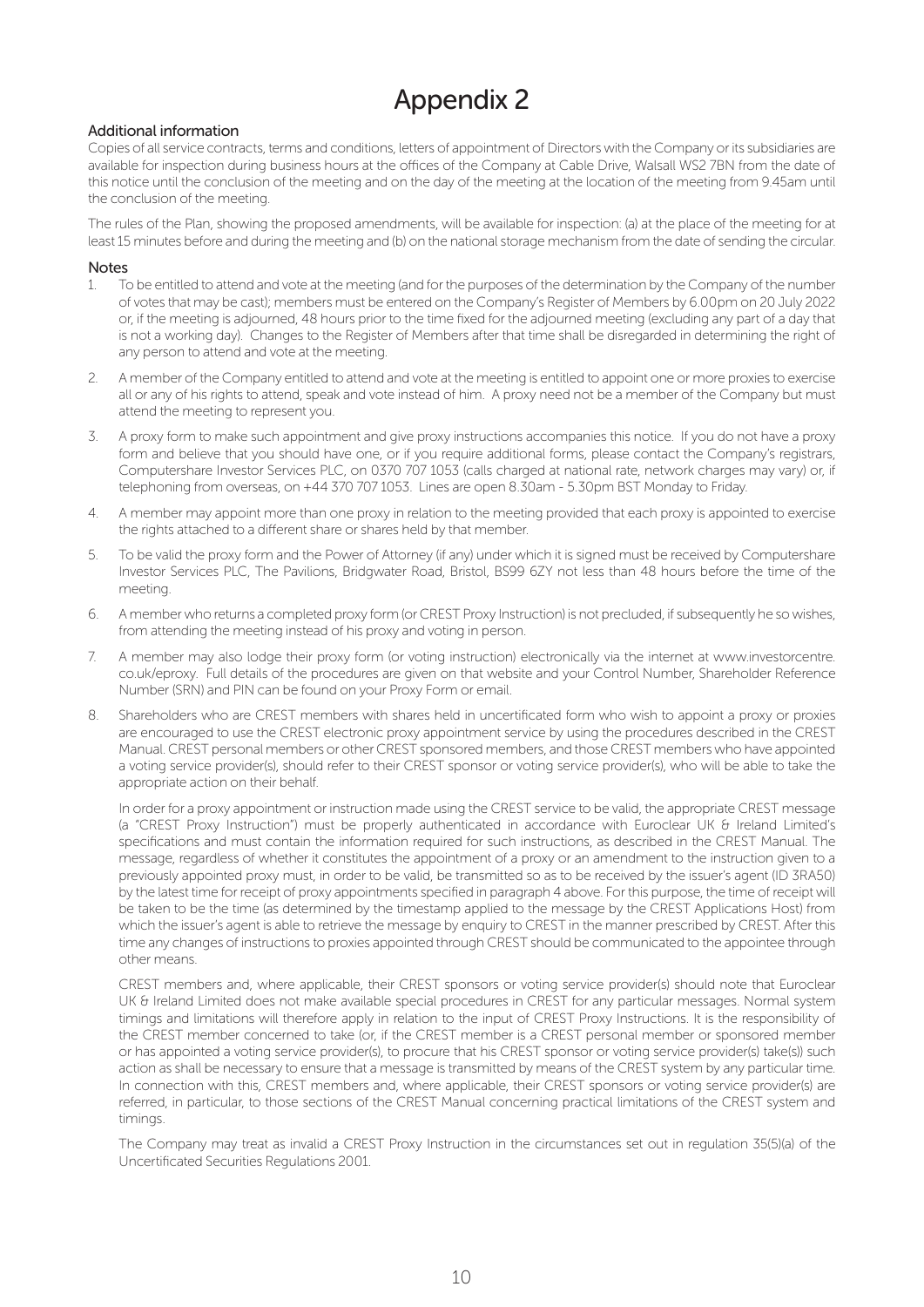- 9. Institutional investors may be able to appoint a proxy electronically via the Proxymity platform, a process which has been agreed by the Company and approved by the Registrar. Further information is available at www.proxymity.io. Proxies must be lodged not less than 48 hours before the time of the meeting. Investors appointing a proxy via this process will need to agree to Proxymity's associated terms and conditions. It is important that you read these carefully as you will be bound by them and they will govern the electronic appointment of your proxy.
- 10. In the case of joint holders, where more than one of the joint holders purports to appoint a proxy, only the appointment submitted by the most senior holder will be accepted. Seniority is determined by the order in which the names of the joint holders appear in the Company's register of members in respect of the joint holding (the first-named being the most senior).
- 11. Any person to whom this notice is sent who is a person nominated under section 146 of the Companies Act 2006 to enjoy information rights (a "Nominated Person") may, under an agreement between him/her and the member by whom he/ she was nominated, have a right to be appointed (or to have someone else appointed) as a proxy for the Annual General Meeting. If a Nominated Person has no such proxy appointment right or does not wish to exercise it, he/she may, under any such agreement, have a right to give instructions to the member as to the exercise of voting rights. The statement of rights in notes 1 to 4 above can only be exercised by members and do not apply to Nominated Persons.
- 12. As at 1 June 2022 (being the latest practicable date prior to the publication of this Notice of Annual General Meeting) the Company's issued share capital consisted of 336,471,054 ordinary shares of 2 9/13 pence carrying one vote each. Therefore the total voting rights in the Company as at 24 May 2022 were 336,471,054. As at 1 June 2022 (being the latest practicable date prior to publication of this Notice of Annual General Meeting), the Company does not hold any shares in treasury.
- 13. Any corporation which is a member can appoint one or more corporate representatives who may exercise on its behalf all of its powers as a member provided that they do not do so in relation to the same shares.
- 14. Under section 527 of the Companies Act 2006 members meeting the threshold requirements set out in that section have the right to require the Company to publish on a website a statement setting out any matter relating to: (i) the audit of the Company's accounts (including the auditor's report and the conduct of the audit) that are to be laid before the Annual General Meeting; or (ii) any circumstance connected with an auditor of the Company ceasing to hold office since the previous meeting at which annual accounts and reports were laid in accordance with section 437 of the Companies Act 2006. The Company may not require the members requesting any such website publication to pay its expenses in complying with sections 527 or 528 of the Companies Act 2006. Where the Company is required to place a statement on a website under section 527 of the Companies Act 2006, it must forward the statement to the Company's auditor not later than the time when it makes the statement available on the website. The business which may be dealt with at the Annual General Meeting includes any statement that the Company has been required under section 527 of the Companies Act 2006 to publish on a website.
- 15. Any member attending the meeting has the right to ask questions. The Company must cause to be answered any such question relating to the business being dealt with at the meeting but no such answer need be given if (a) to do so would interfere unduly with the preparation for the meeting or involve the disclosure of confidential information, (b) the answer has already been given on a website in the form of an answer to a question, or (c) it is undesirable in the interests of the Company or the good order of the meeting that the question be answered.
- 16. A copy of this circular, and other information required by s311A of the Companies Act 2006, can be found at www. homeserveplc.com.
- 17. Except as provided above, members who have general queries about the Meeting should use the following means of communication (no other methods of communication will be accepted):
	- calling Computershare Investor Services PLC on 0370 707 1053; or
	- contacting Computershare Investor Services PLC via their website at www.investorcentre.co.uk/contactus; or
	- contacting the Company at Cable Drive, Walsall, WS2 7BN or by email investors@homeserve.com

You may not use any electronic address provided either in this Notice of Annual General Meeting or any related documents (including the Chairman's letter and proxy form) to communicate with the Company for any purposes other than those expressly stated.

- 18. Each of the resolutions to be put to the meeting will be voted on by poll and not by a show of hands. A poll vote accurately reflects the number of voting rights exercisable by each member and is in line with corporate governance recommendations and best practice. The results of the votes on the proposed resolutions will be announced in the normal way, as soon as practicable, after the conclusion of the meeting. Following a poll vote, any shareholder who has voted on the poll is entitled to under section 360BA of the Companies Act 2006 to request from the Company information which will allow them to determine whether their vote was validly recorded and counted.
- 19. The Company may process personal data of attendees at the AGM. This may include webcasts, photos, recording audio and video links, as well as other forms of personal data. The Company shall process such personal data in accordance with its privacy policy, which can be found at https://www.homeserveplc.com/privacy-policy/